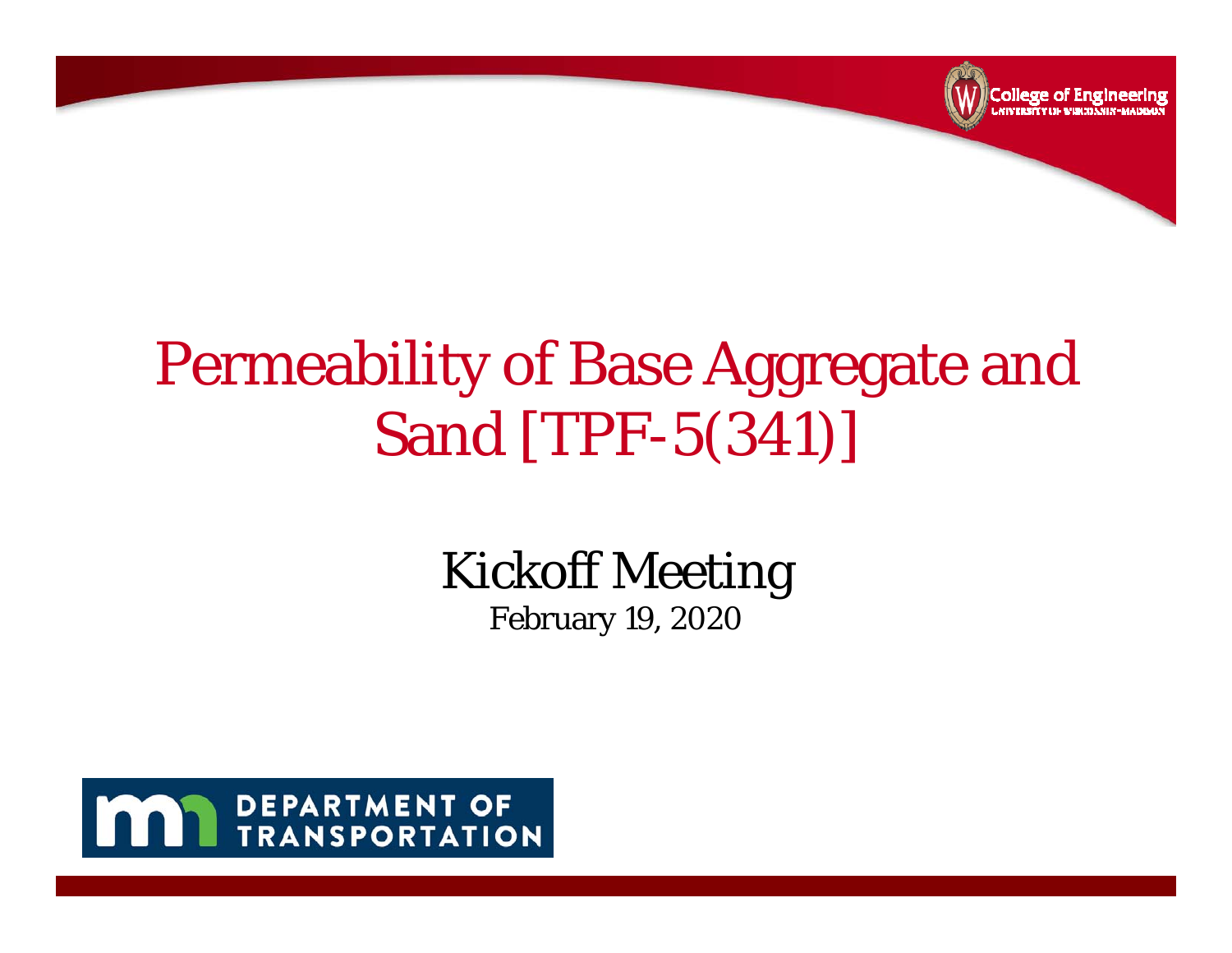### Research Team

College of Engineering

- •Bill Likos (PI) – University of Wisconsin-Madison
- •Tuncer Edil (Co-I) – University of Wisconsin-Madison
- •Jie Yin – Visiting Scholar (Jiangsu University)
- •Tyler Klink - Graduate Research Assistant
- $\bullet$ Lamin Moore – Undergraduate Research Assistant
- •Benjamin Worel – MnDOT Technical Liaison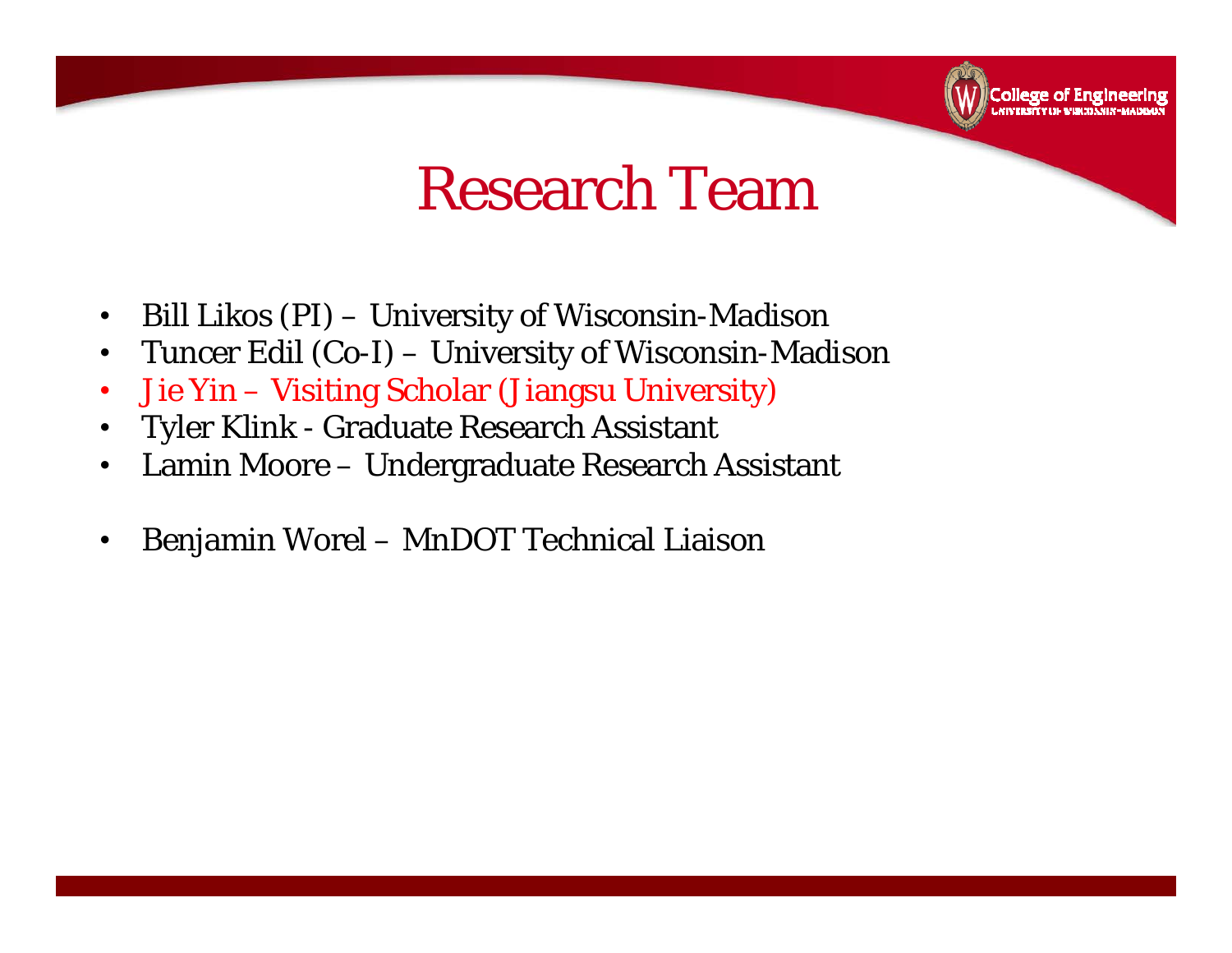### Statement of Problem

**College of Engineering**<br>College of Engineering

- Lack of proper pore water drainage is one of the main causes geosystem failure (e.g., roadway base course, retaining wall backfills).
- • Proper drainage required to minimize elevated pore pressure, minimize freeze-thaw damage.
- • A simple and reliable tool capable of estimating drainability values for common aggregate types will aid in material selection and design
	- $\bullet$ Saturated hydraulic conductivity,  $K_{sat}$
	- $\bullet$ SWCC parameters
- $\bullet$  It's not just about D10!
	- • Grain size distribution, crushing percentage, fines content, angularity, material type, others…..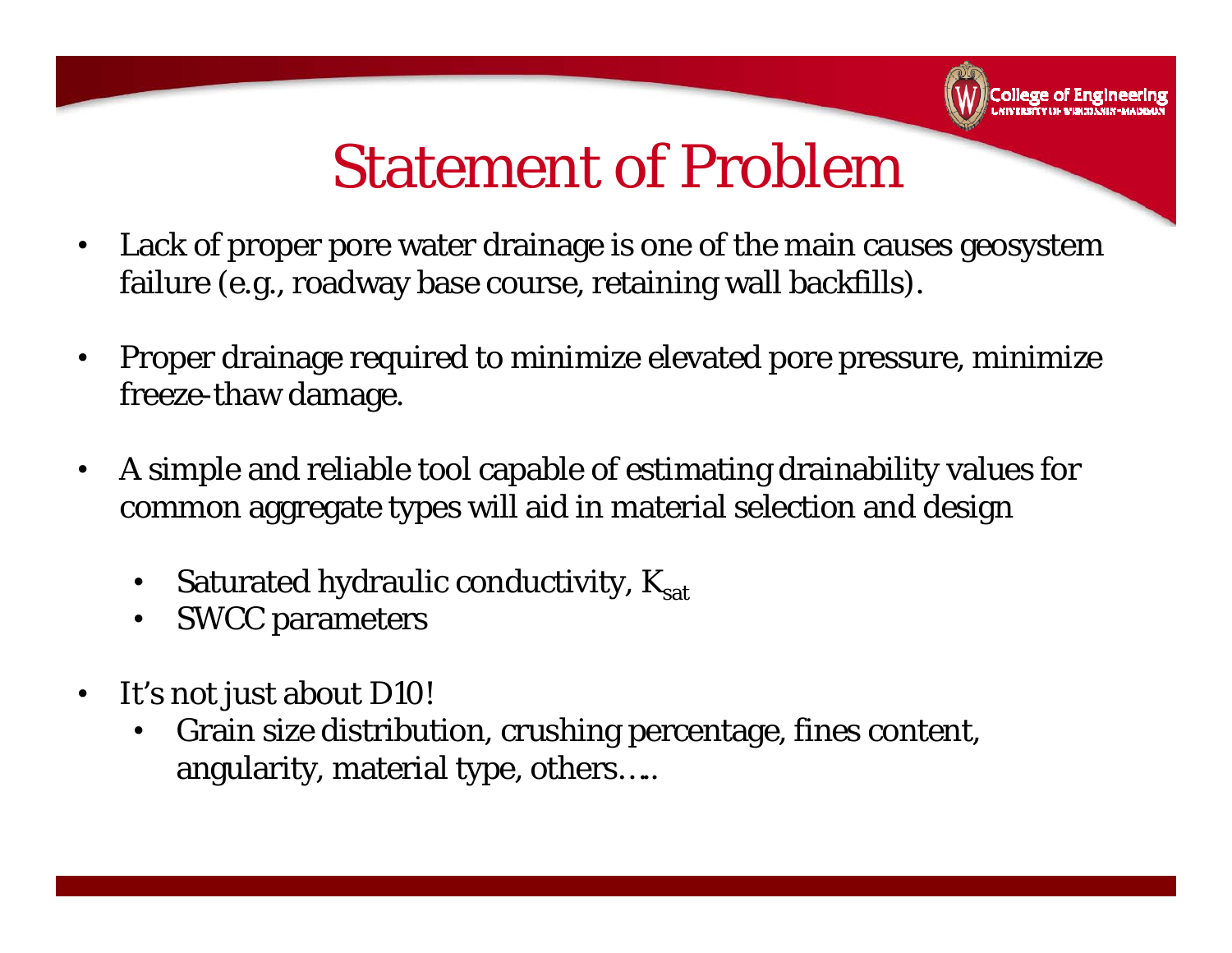# Project Objectives

College of Engineering

- $\bullet$  Assess permeability of a wide range of coarse materials from base course (2" minus) to sand size (less than 20% finer than sieve #200).
- $\bullet$  Conduct laboratory permeability tests on aggregates of different types, gradations, angularity, fine contents, and crushing percentages.
- • Develop simple predictive tool that may be used to assess permeability from gradation, crushing percentage, fines content, aggregate angularity, and material type.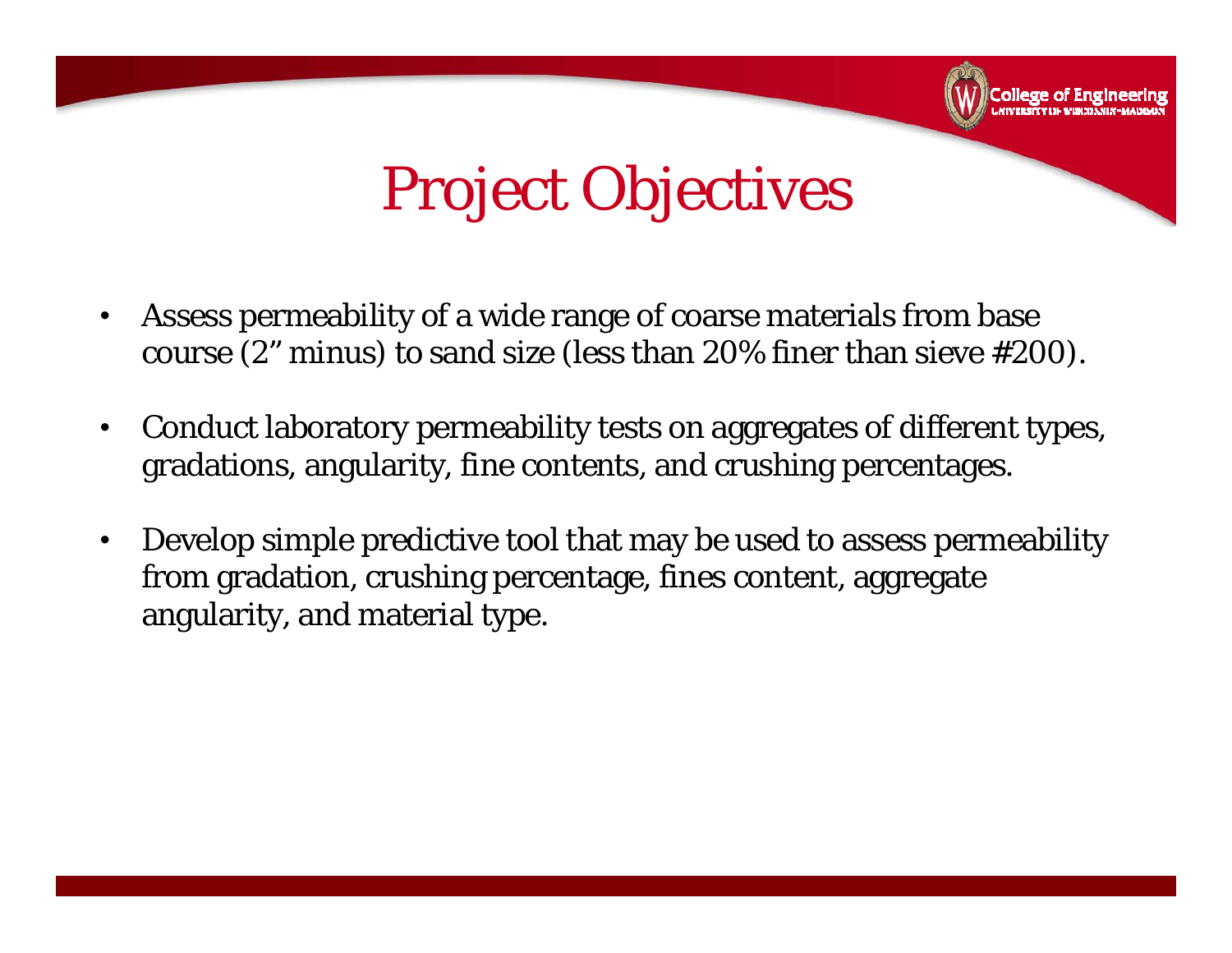# Project Approach

College of Engineering

- $\bullet$  Task 1 - Memorandum on Expected Research Benefits and Potential Implementation Steps
- $\bullet$  Task 2 – Literature Review
	- $\bullet$  Tremendous amount of information on empirical relations for permeability and water retention characteristics of coarse materials
- $\bullet$  Task 3 – Laboratory Tests and Data Analysis
	- $\bullet$ Sources: (i) literature, (ii) UW Archives, (iii) New tests
	- $\bullet$ Index testing (GSD, crushing, fines content, compaction, angularity
	- •Rigid/Flex wall permeability testing
	- $\bullet$ SWCC testing
	- •Statistical analysis to develop empirical relations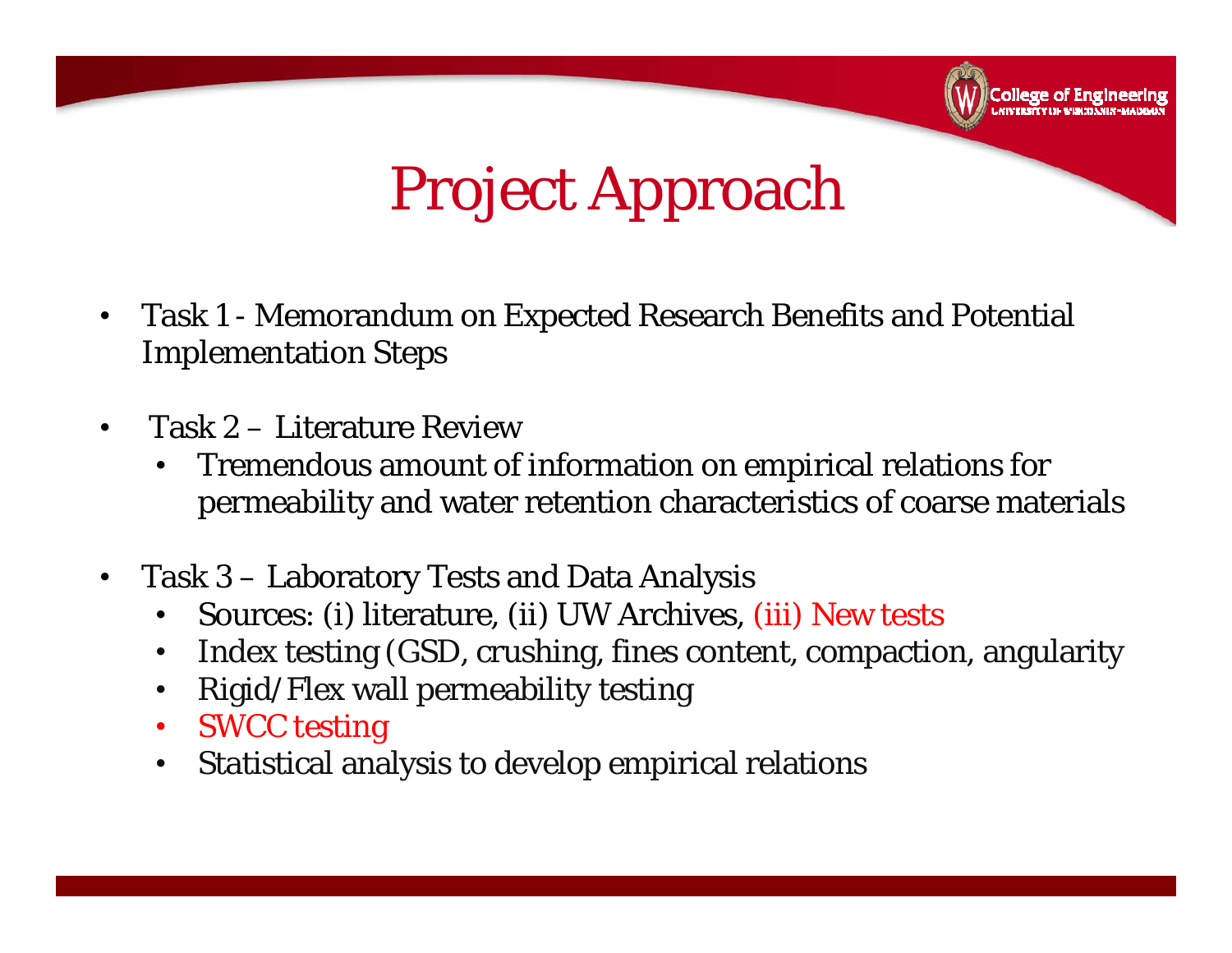

### Preliminary Literature Review

Agus, S. S., Leong, E.‐C., & Rahardjo, H. (2005). Estimating permeability functions of Singapore residual soils. Engineering Geology, 78(1‐2), 119–133. doi:10.1016/j.enggeo.2004.12.001 Bouchedid, M. B., & Humphrey, D. N. (2005). Permeability of base material for Maine roads. Transportation research record, 1936(1), 142‐149.

Carrier, W. D. (2003). Goodbye, Hazen; Hello, Kozeny‐Carman. Journal of Geotechnical and Geoenvironmental Engineering, 129(11), 1054–1056. doi:10.1061/(asce)1090‐0241(2003)129:11(1054)

Chapuis, R. P. (2004). Predicting the saturated hydraulic conductivity of sand and gravel using effective diameter and void ratio. Canadian Geotechnical Journal, 41(5), 787–795. doi:10.1139/t04‐022

Choo, H., Kim, J., Lee, W., & Lee, C. (2016). Relationship between hydraulic conductivity and formation factor of coarse‐grained soils as <sup>a</sup> function of particle size. Journal of Applied Geophysics, 127, 91–101. doi:10.1016/j.jappgeo.2016.02.013

- Côté, J., Fillion, M.-H., & Konrad, J.-M. (2011). Estimating Hydraulic and Thermal Conductivities of Crushed Granite Using Porosity and Equivalent Particle Size. Journal of Geotechnical and Geoenvironmental Engineering, 137(9), 834–842. doi:10.1061/(asce)gt.1943‐5606.0000503
- Dungca, J. R., Galupino, J. G., Alday, J. C., Barretto, M. A. F., Bauzon, M. K. G., & Tolentino, A. N. (2018). Hydraulic conductivity characteristics of road base materials blended with fly ash and bottom ash. International Journal of GEOMATE, 14(44), 121‐127. doi.org/10.21660/2018.44.7145
- Elhakim, A. F. (2016). Estimation of soil permeability. Alexandria Engineering Journal, 55(3), 2631‐2638.
- Fujikura, Y. (2019). Estimation of Permeability for Sand and Gravel Based on Pore-Size Distribution Model. Journal of Materials in Civil Engineering, 31(12), 04019289. doi:10.1061/(asce)mt.1943-5533.0002945
- Gillies, J. A., Etyemezian, V., & Nikolich, G. (2018). Trapping of Sand-Sized Particles Exterior and Interior to Large Porous Roughness Forms in the Atmospheric Surface Layer. Boundary-Layer Meteorology, 170(3), 443–469. doi:10.1007/s10546‐018‐0402‐2
- Hong-yuan, F. U., Sheng-jun, W. U., & Gui-yao, W. A. N. G. (2009). Experimental study of influence of compressive stress on water permeability of sands soils. Rock and Soil Mechanics, 30(12), 3677-3681.(in chinese)
- Mokwa, R. L., & Trimble, N. R. (2008). Permeability of Coarse‐Grain Soil from Void Space and Pore Distribution. GeoCongress 2008. doi:10.1061/40972(311)54
- Ren, X., Zhao, Y., Deng, Q., Kang, J., Li, D., & Wang, D. (2016). A relation of hydraulic conductivity void ratio for soils based on Kozeny‐Carman equation. Engineering Geology, 213, 89–97. doi:10.1016/j.enggeo.2016.08.017
- Onur, E. M., & Shakoor, A. (2014). Relationships Between Grain Size Distribution Indexes and Permeability of Sands. Engineering Geology for Society and Territory Volume 3, 287–290. doi:10.1007/978-3-319‐09054‐2\_59
- Rosas, J., Lopez, O., Missimer, T. M., Coulibaly, K. M., Dehwah, A. H. A., Sesler, K., Mantilla, D. (2014). "Determination of Hydraulic Conductivity from Grain-Size Distribution for Different Depositional Environments,." Groundwater, 52(6), 824–825. doi:10.1111/gwat.12279
- Su, L. J., Zhang, Y. J., & Wang, T. X. (2014). Investigation on permeability of sands with different particle sizes. Yantu Lixue/Rock and Soil Mechanics, 35(5), 1289‐1294.(in chinese)
- Wan, L., Jiang, X. W., & Wang, X. S. (2010). A common regularity of aquifers: the decay in hydraulic conductivity with depth. Geological Journal of China Universities, 16(1), 7-12. (in chinese)
- Wang, J.-P., François, B., & Lambert, P. (2017). Equations for hydraulic conductivity estimation from particle size distribution: A dimensional analysis. Water Resources Research, 53(9), 8127–8134. doi:10.1002/2017wr020888
- Won, J., Park, J., Choo, H., & Burns, S. (2019). Estimation of saturated hydraulic conductivity of coarse-grained soils using particle shape and electrical resistivity. Journal of Applied Geophysics, 167, 19–25. doi:10.1016/j.jappgeo.2019.05.013
- Zhai, Q., Rahardjo, H., & Satyanaga, A. (2018). A pore‐size distribution function based method for estimation of hydraulic properties of sandy soils. Engineering Geology. doi:10.1016/j.enggeo.2018.09.031
- Zhai, Q., & Rahardjo, H. (2015). Estimation of permeability function from the soil–water characteristic curve. Engineering Geology, 199, 148–156. doi:10.1016/j.enggeo.2015.11.001
- Zhang, G. L., & Wang, Y. J. (2014). Experimental investigation of hydraulic conductivity of sand under high confining pressure. Rock and Soil Mechanics, 35(10), 2748‐2754. (in chinese)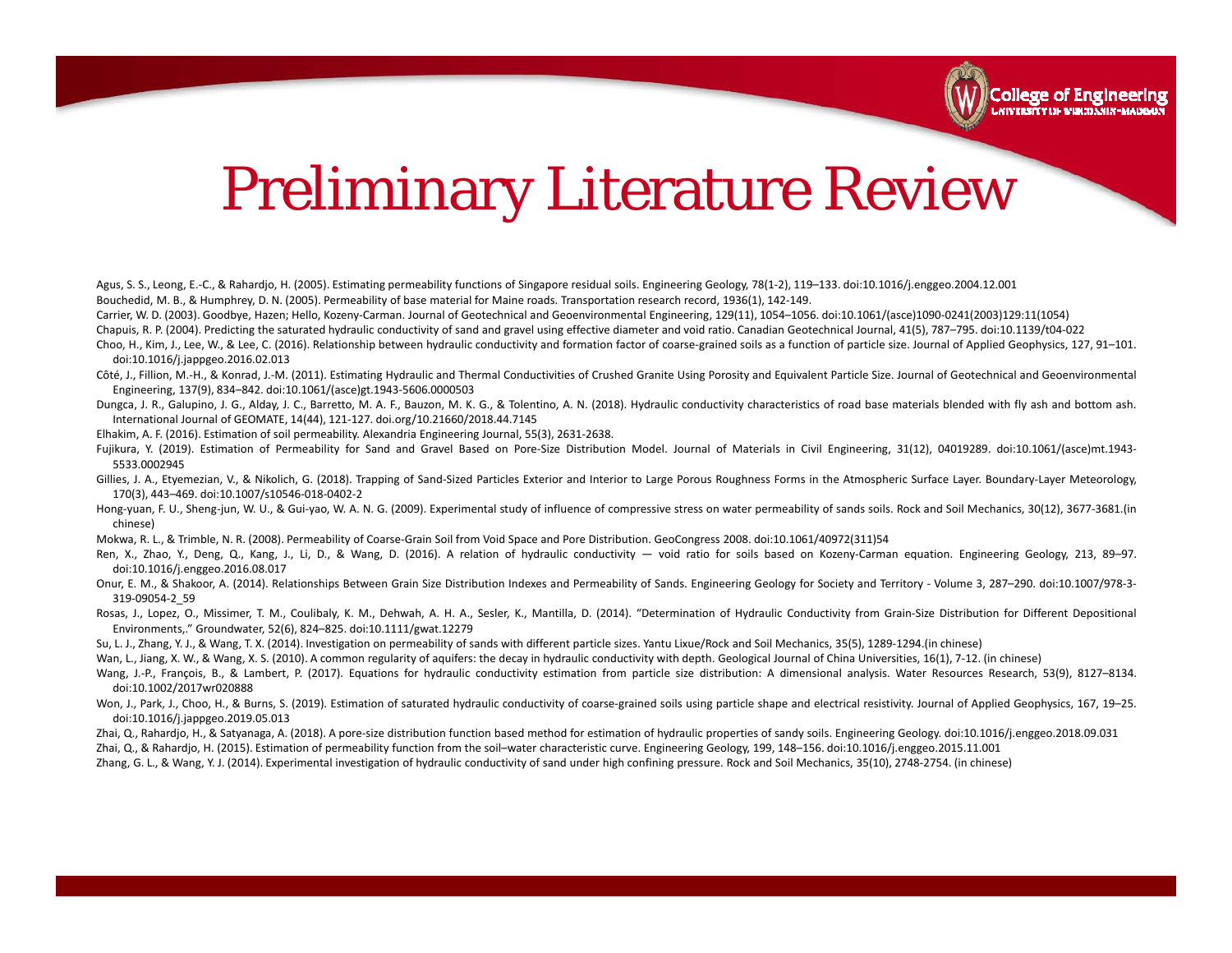

| †                     |                                                                                                                     |                                                    |                   |                               |
|-----------------------|---------------------------------------------------------------------------------------------------------------------|----------------------------------------------------|-------------------|-------------------------------|
| Method                | Equation                                                                                                            | Variable and Unit Definition                       | В                 | Use                           |
|                       | Alxamani and Sen $K\left[\frac{m}{d}\right] = \beta[I_0 + 0.025(d_{50} - d_{10})]^2$                                | $I_0$ is the intercept in mm of the line           | 1300              | Well-distributed              |
| (1993)                |                                                                                                                     | formed by $d_{50}$ [mm] and $d_{10}$               |                   | sample                        |
|                       |                                                                                                                     | [mm] with the grain-size axis                      |                   |                               |
| Barr (2000)           |                                                                                                                     | $m$ is the hydraulic radius                        | 1/5               | 1 <cs<1.35< td=""></cs<1.35<> |
|                       | $K\left[\frac{m}{s}\right]=\beta\frac{\rho g}{u}nm^2$                                                               | $S$ is the surface area                            |                   |                               |
|                       | $m=\frac{n}{s}$                                                                                                     | $C_s$ is a surface area adjusting                  |                   |                               |
|                       | $S = C_s S_0 (1 - n)$                                                                                               | parameter                                          |                   |                               |
|                       | $S_0 = \sum_i S_{oi}$                                                                                               | $S_{\alpha i}\;$ is the surface area per unit mass |                   |                               |
|                       |                                                                                                                     | of solid material                                  |                   |                               |
|                       | $S_{oi} = \frac{3}{\pi} w f_i$                                                                                      | $r$ is the radius of the sphere                    |                   |                               |
|                       |                                                                                                                     | representing the grain (sieve size),in             |                   |                               |
|                       |                                                                                                                     | meters.                                            |                   |                               |
|                       |                                                                                                                     | $wf_i$ is the weight fraction retained             |                   |                               |
|                       |                                                                                                                     | in sieve i                                         |                   |                               |
| Beyer (1964)          | $K\left[\frac{m}{s}\right] = \beta \frac{g}{v} \log \frac{500}{c} d_{10}^2$                                         | $C$ is the coefficient of uniformity               | $6 \times 10 - 4$ | $0.64$ mm $< d_{10}$          |
|                       |                                                                                                                     |                                                    |                   | $< 0.6$ mm                    |
|                       | $C=\frac{d_{60}}{d_{40}}$                                                                                           |                                                    |                   | 1 < C < 20                    |
|                       |                                                                                                                     |                                                    |                   |                               |
| Chanuis.<br>et<br>al. | $K\left[\frac{cm}{s}\right]=\beta\left(\frac{d_{10}^2e^3}{1+e}\right)^{0.7825}$                                     | e is the void ratio                                | 2.4622            | 0.03 mm $< d_{10}$            |
| (2005)                |                                                                                                                     | $d_{10}$ is in mm                                  |                   | $<$ 3 $mm$                    |
|                       | $\epsilon = \frac{n}{1-n}$                                                                                          |                                                    |                   | 0.3 < e < 0.7                 |
| Fair and Hatch        | $K[\frac{m}{2}]$                                                                                                    | $m$ is a packing factor                            | 1                 | $m=5$                         |
| (1933)                | $= \beta \frac{\rho g}{\mu} \frac{n^3}{(1-n)^2} \frac{1}{m \left(\frac{\theta}{100} \sum_i \frac{P_i}{d_i}\right)}$ | $\theta$ is a sand shape factor                    |                   | $6 < \theta < 7.7$ .          |
|                       |                                                                                                                     | P is the percentage of sand held                   |                   | spherical to                  |
|                       | $P_i=100\cdot wf_i$                                                                                                 | between adjacent sieves                            |                   | angular                       |
|                       | $d_{mi} = \sqrt{d_{s_i} \cdot d_{s_{i+1}}}$                                                                         | $d_m\,$ is the geometric mean                      |                   | respectively                  |
|                       |                                                                                                                     | $d_{x_i}$ is the size of the $i$ sieve             |                   |                               |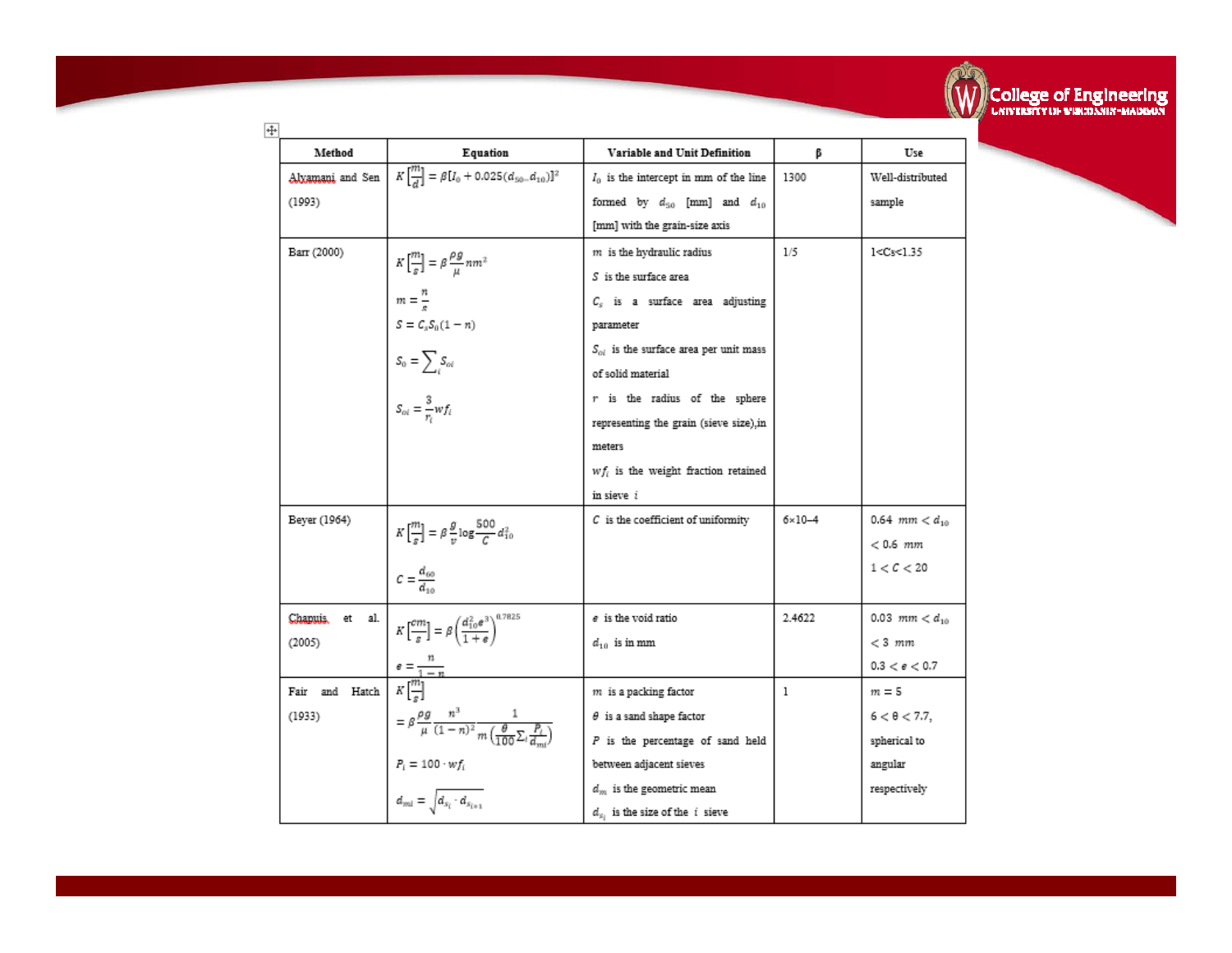### Schedule

**College of Engineering**<br>Conversion CHERON STATE AND SON

| FY20 (7/1/19-6/30/20)    |  |   |        |         |              |   |   |   |   |   |        |          |               |
|--------------------------|--|---|--------|---------|--------------|---|---|---|---|---|--------|----------|---------------|
| <b>Month of Contract</b> |  |   |        |         |              |   |   |   |   |   |        |          | <b>Budget</b> |
| <b>Calendar Month</b>    |  | А |        | о       | Ν            | D |   |   | M | Α | M      |          |               |
| Task #1                  |  |   | v<br>^ | u<br>×, | w            | R | R |   |   |   |        |          | \$1,000       |
| Task #2                  |  |   | v<br>л | w<br>A  | $\mathbf{u}$ | R | R |   |   |   |        |          | \$1,000       |
| Task #3                  |  |   |        | v<br>л  | w<br>∼       | х | х | х | х | R | R      |          | \$22,000      |
| Task #4                  |  |   |        |         |              |   |   |   |   |   | v<br>л | х        |               |
| Task #5                  |  |   |        |         |              |   |   |   |   |   |        |          |               |
| <b>FY20 Total:</b>       |  |   |        |         |              |   |   |   |   |   |        | \$24,000 |               |

"R" in the schedule indicates the review/revision period

| FY21 (7/1/20-6/30/21)    |   |   |   |   |   |   |  |  |   |   |   |          |               |
|--------------------------|---|---|---|---|---|---|--|--|---|---|---|----------|---------------|
| <b>Month of Contract</b> |   |   |   |   |   |   |  |  |   |   |   |          | <b>Budget</b> |
| <b>Calendar Month</b>    |   | А | S | O | Ν | D |  |  | M | А | M |          |               |
| Task #1                  |   |   |   |   |   |   |  |  |   |   |   |          |               |
| Task #2                  |   |   |   |   |   |   |  |  |   |   |   |          |               |
| Task #3                  |   |   |   |   |   |   |  |  |   |   |   |          |               |
| Task #4                  | R | R |   |   |   |   |  |  |   |   |   |          | \$4,500       |
| Task #5                  | R | R |   |   |   |   |  |  |   |   |   |          | \$1,500       |
| FY 21 Total              |   |   |   |   |   |   |  |  |   |   |   | \$6,000  |               |
| <b>Project Total:</b>    |   |   |   |   |   |   |  |  |   |   |   | \$30,000 |               |

- $\bullet$ All start and end dates pushed back 6 months
- $\bullet$ Project start = March 31, 2020
- $\bullet$ Project end = Feb 28, 2021